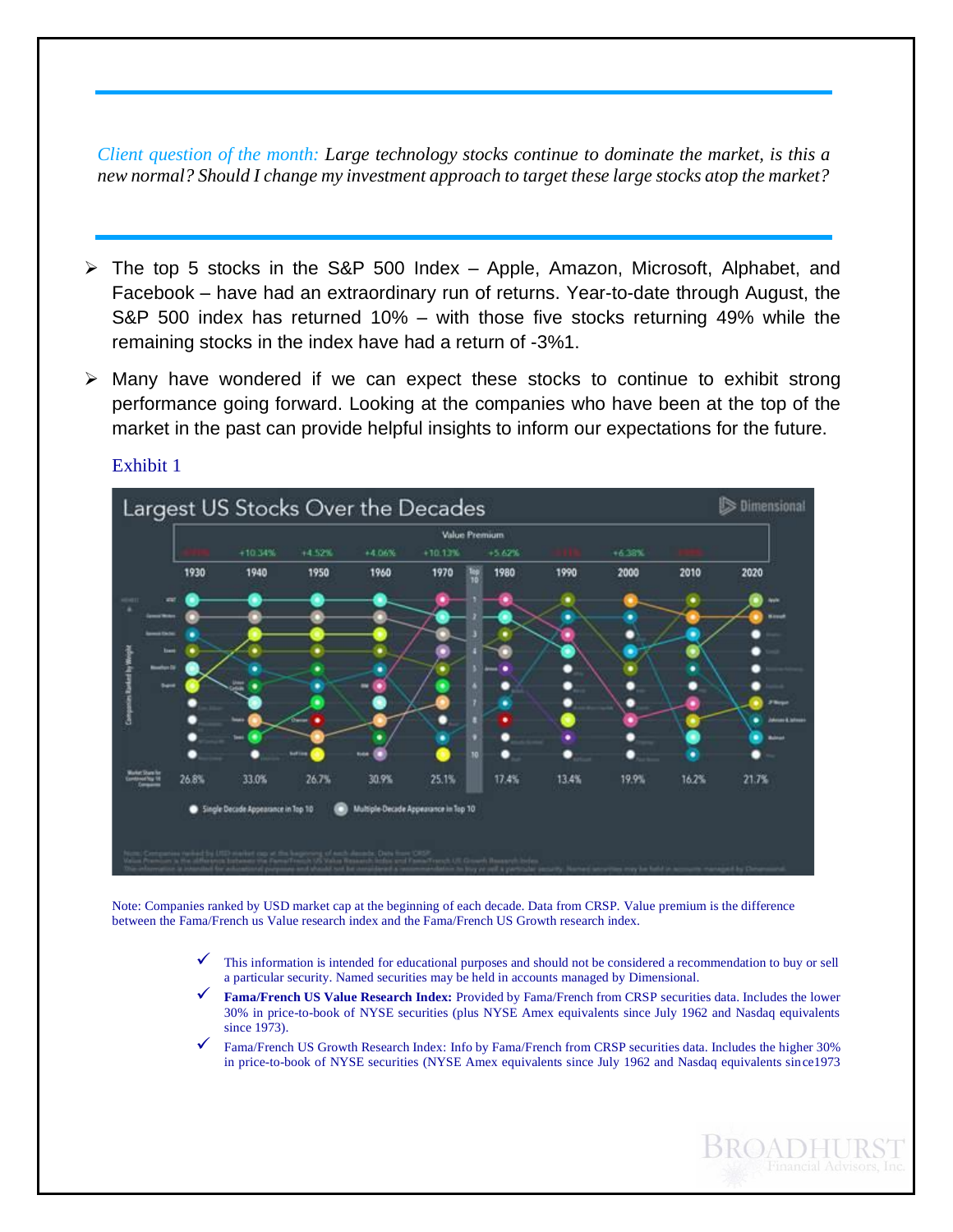- ➢ Exhibit 1 shows a breakdown of the largest US stocks by decade going back to the 1930s. One key takeaway from this visual is that we have seen persistence at the top of the market for some companies. AT&T was among the top two for six straight decades beginning in 1930. General Motors and General Electric ranked in the top 10 for more than 50 years. IBM and Exxon were also mainstays in the second half of the 20th century. Hence, concentration of the stock market in a few large companies such as Apple, Amazon, Microsoft, Alphabet, and Facebook in recent years is not unprecedented.
- $\triangleright$  It is also not unprecedented for disruptors to be at the top of the market. While the definition of "high-tech" is constantly evolving, firms dominating the market have often been highly innovative. Dupont, inventor of Teflon and Nylon, two household items that many individuals use daily, was at the top of the stock market for several decades after these two seminal inventions. AT&T is another company that spent a number of years dominating, as they brought the first mobile telephone service to the market. GM did the same, with innovations such as the electric car starter, airbags, and the automatic transmission. So, while the companies dominating the market are highly innovative with the products they offer today, this is something we've seen before.
- $\triangleright$  A third takeaway from this chart is to address the perception that growth stocks currently atop the market may be an issue for the value premium going forward. Through time we have experienced stocks from different industries and sectors dominating the market, but investors should find confidence in the persistence of the value premium through a number of market environments. As shown at the top of the chart in Exhibit 1, in six of nine decades we have experienced positive value premiums and over the full period (1927 – 2019) we observe an annualized value premium of 3.2%.
- ➢ When contemplating making a change to their investment approach, investors should remember that any expectations about the future operational performance of a firm are already reflected in its current price. While positive developments for the company that exceed current expectations may lead to further appreciation of its stock price, those unexpected changes are not predictable.
- $\triangleright$  Exhibit 2 illustrates this and may cause investors to think twice about chasing the biggest stocks.

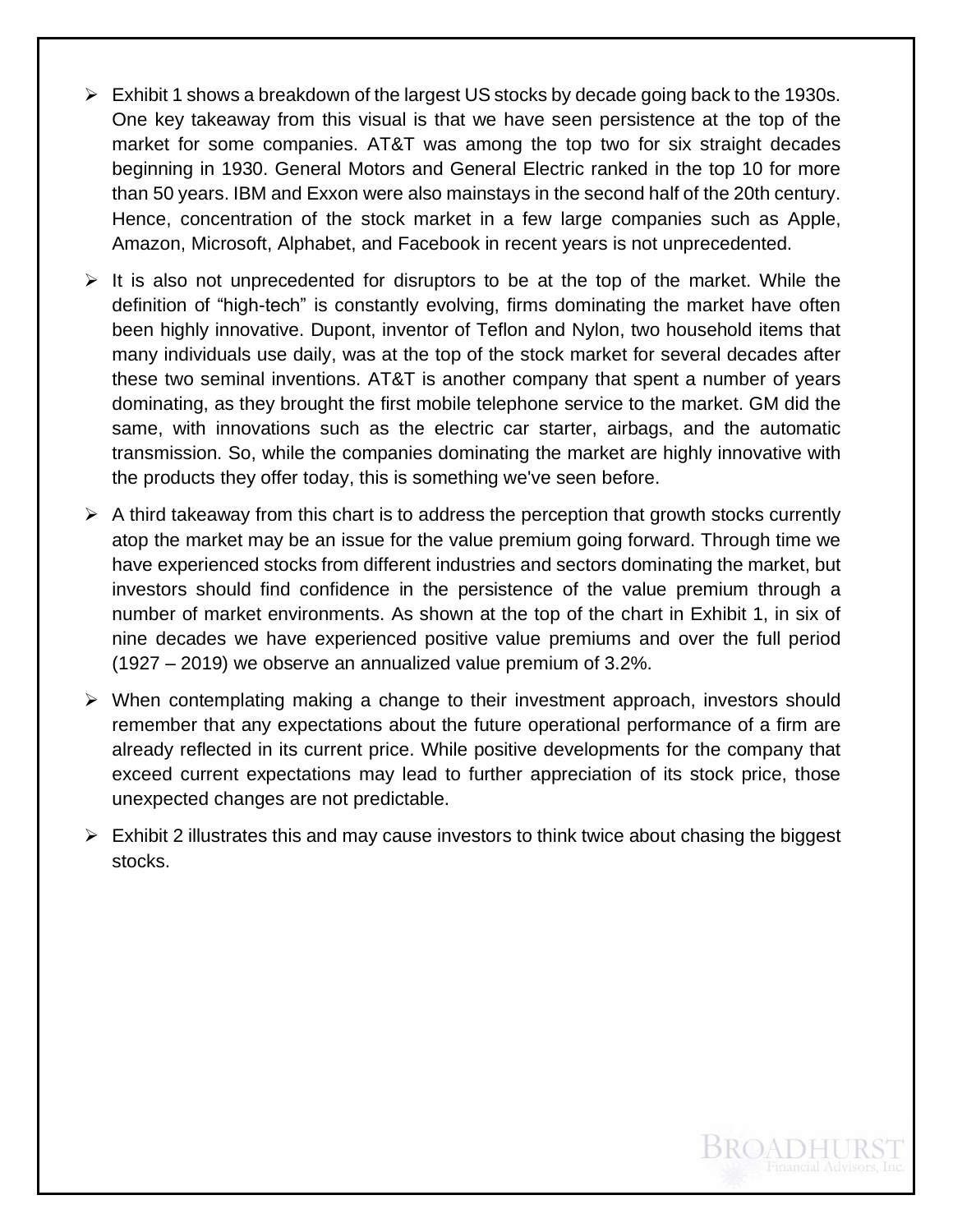### Exhibit 2

## AVERAGE ANNUALIZED OUTPERFORMANCE OF COMPANIES BEFORE AND AFTER THE FIRST YEAR THEY BECAME ONE OF 10 LARGEST IN US

Compared to Fama/French Total US Market Research Index .1927-2019



#### <sup>1</sup> Ten Largest companies by market capitalization.

- In USD. Source: Dimensional, using data from CRSP. Includes all US common stocks excluding REITs. Largest stocks identified at the end of each calendar year by sorting eligible US stocks on market capitalization. Market is represented by the Fama/French Total US Market Research Index. Annualized Excess Return is the difference in annualized compound returns between the stock and the market over the 3-, 5-, and 10-year periods, before and after each stocks' initial year-end classification in the top 10. 3-, 5-, and 10-annualized returns are computed for companies with return data available for the entire 3-, 5-, and 10-year periods respectively. The number of firms included in measuring excess returns prior (subsequent) to becoming a top 10 stock consists of 38 (53) for 3-year, 37 (52) for 5-year, and 29 (47) for 10-year. Returns are measured as of the start of the first calendar year after stocks join the top 10. Market defined as Fama/French US Total Market Research Index. Average annualized outperformance of companies before and after the first year they became one of the 10 largest in the US by market capitalization.
- Fama/French Total US Market Research Index: The value-weighed US market index is constructed every month, using all issues listed on the NYSE, AMEX, or Nasdaq with available outstanding shares and valid prices for that month and the month before. Exclusions: American Depositary Receipts. Sources: CRSP for value-weighted US market return. Rebalancing: Monthly. Dividends: Reinvested in the paying company until the portfolio is rebalanced. Returns are measured as of the start of the first calendar year after stocks join the top 10. Market defined as Fama/French US Total Market Research Index. Average annualized outperformance of companies before and after the first year they became one of the 10 largest in the US by market capitalization.
- Past performance is no guarantee of future results. Indices are not available for direct investment; therefore, their performance does not reflect the expenses associated with the management of an actual portfolio.
- ➢ From 1927 to 2019, the average annualized return for these stocks over the three years prior to joining the Top 10 was nearly 25% higher than the market. In the three years after,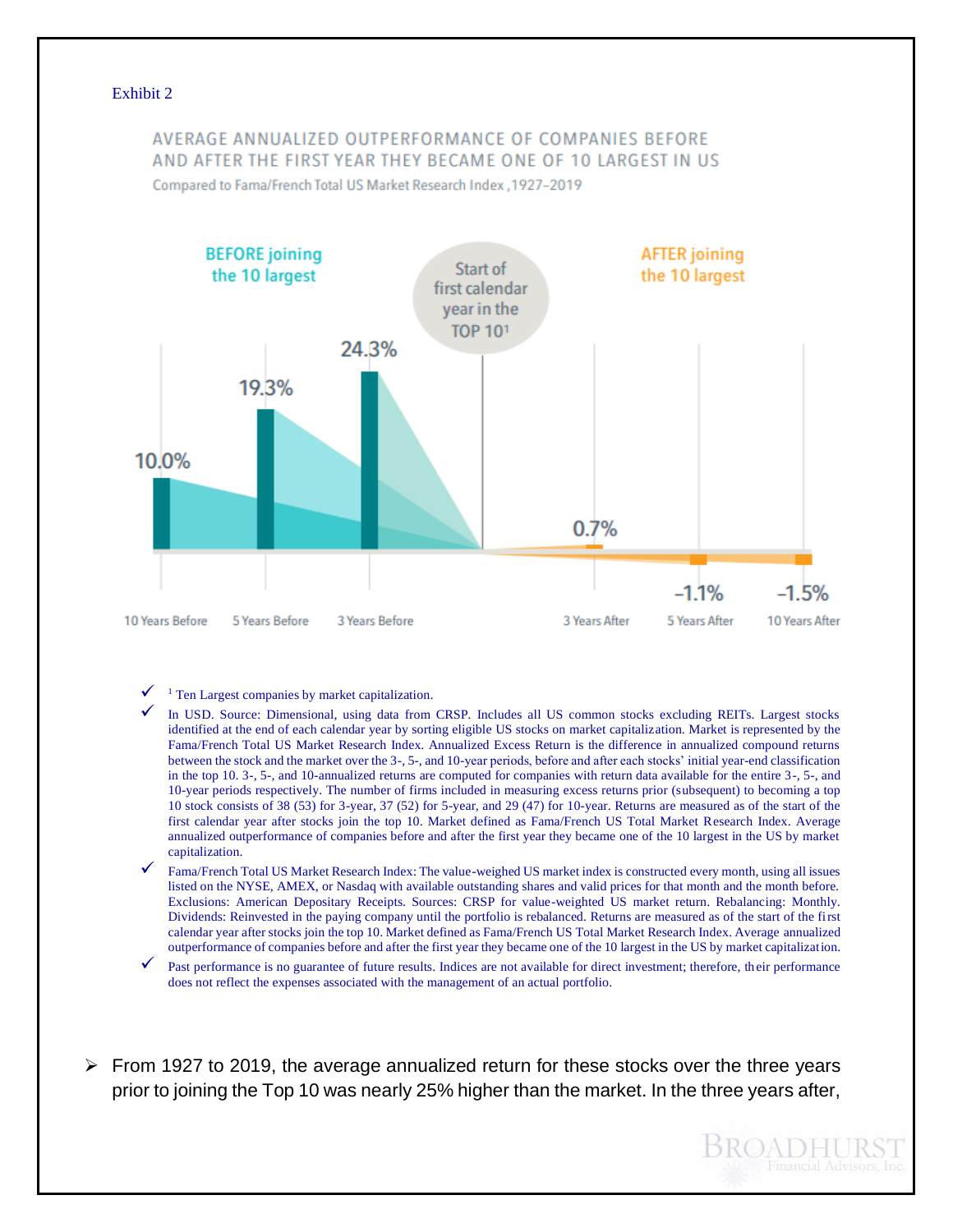the edge was less than 1% (see exhibit 2). Five years after joining the Top 10, these stocks were, on average, underperforming the market. Extend the time frame out to 10 years and the gap was even wider – a stark turnaround from their earlier advantage.

 $\triangleright$  This chart is illustrative of the concept that once a company is large and dominant, sure, it may stay at the top of the market, but this does not necessarily mean it is also a great investment. Rather than chasing the performance of today's top companies, we want to ensure we are well positioned to capture the returns of tomorrow's top companies. While it remains impossible to systematically predict which large companies will outperform the stock market, we can focus on controlling what we can by having broadly diversified portfolios that provides exposure to a vast array of companies and sectors.

If you have any questions about this article or want to discuss your family finances, investment portfolio, or financial planning advice, please call on me anytime at my number (215) 325-1595 or you can click here to [schedule](https://ind01.safelinks.protection.outlook.com/?url=https%3A%2F%2Fgo.oncehub.com%2FJeffreyBroadhurst&data=04%7C01%7Cravi.sai%40valentabpo.com%7Cc2154ae8426e46d5e9c908d87a1bec02%7Ca71df7bb6c2043dab7a846b7a3aaa21f%7C1%7C0%7C637393607660653673%7CUnknown%7CTWFpbGZsb3d8eyJWIjoiMC4wLjAwMDAiLCJQIjoiV2luMzIiLCJBTiI6Ik1haWwiLCJXVCI6Mn0%3D%7C1000&sdata=N26zQRflvyKxXvb7r9Iak0cBuMHFqu12SqyQoZsHzNw%3D&reserved=0) a meeting.

Please feel free to forward this article and offer to anyone you know who might have financial questions or need some unbiased advice. Most financial advice is sales advice. In stark contrast, we are fee-only (non-commissioned) fiduciary advisors. We just provide truthful, unbiased advice to our clients.